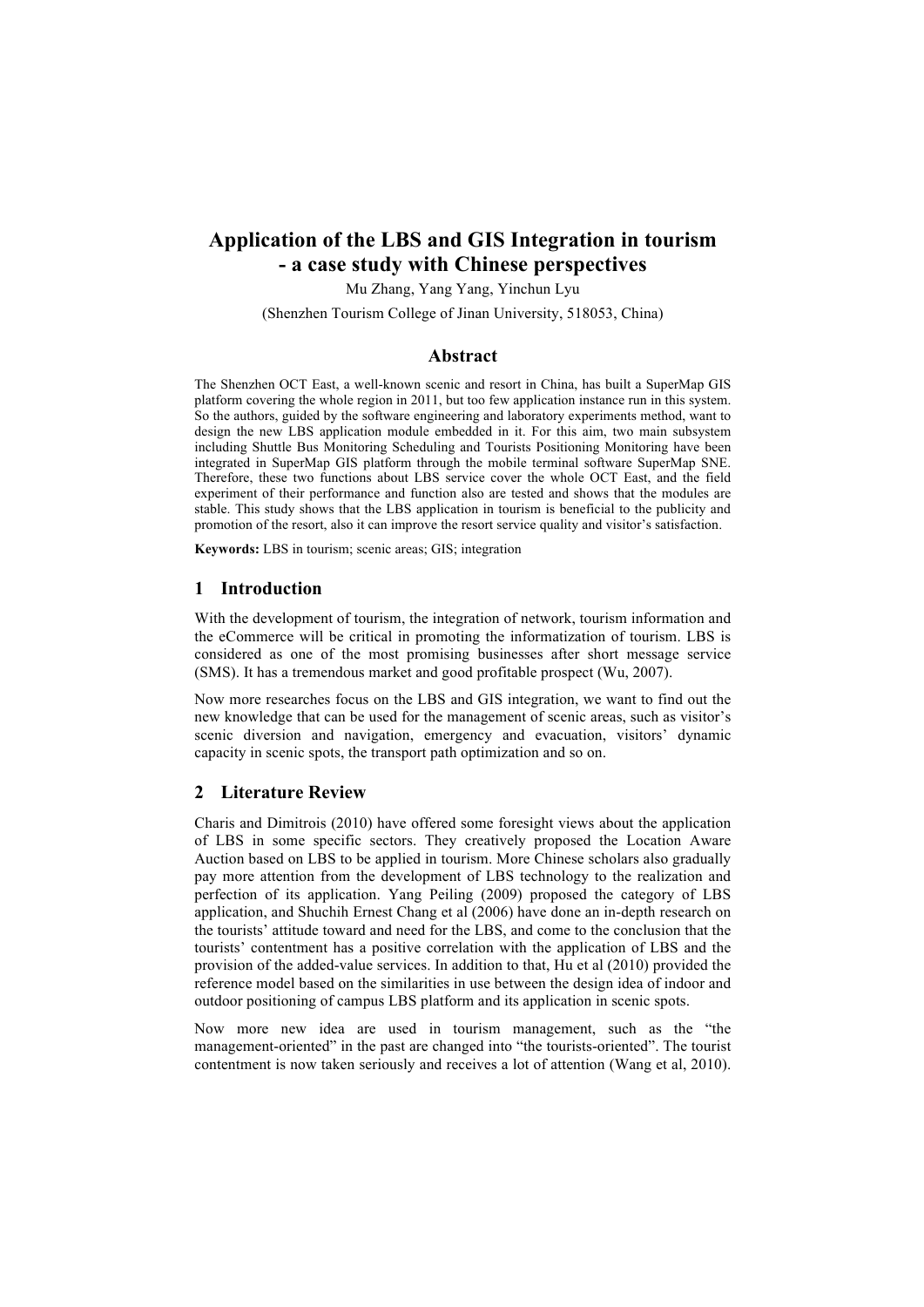Modern service in scenic and resort has now included the application of information technology, and most of the application such as the LBS in tourism aims at promoting tourist contentment. The more services the scenic spots can provide for tourists, the higher degrees of the contentment may be (Bian, 2005).

## **3 Application of LBS in tourism -a case of OCT East in China**

#### **3.1 Introduction of the Study Area**

The Shenzhen OCT East is the first national eco-tourism demonstration park in China. It occupies near 9 square kilometres and mainly includes six parts: the Knight Valley Eco Park, the Tea Brook Valley Leisure Park, the Sea-Cloud Valley Sports Park, Huaxing Temple, Theme Hotel Community, Tianlu Manor. In 2011, a geographic information spatial database covering the whole OCT East has been built up based on field survey. This means there is a GIS platform on which it is conducive to develop and apply of new technologies.

There exists uneven distribution of flow of tourists in the tourist peak in the scenic spot, though they occupy a large area. For example, the problem of transit time is too long caused by the long distances between the three valleys (the Knight Valley, the Tea Brook Valley and the Sea-Cloud Valley), especially in the Knight Valley, the problem of long queues is very serious. It's very difficult for the tourists to tour the whole scenic spot within very short time, so the tourists' complaints often occur, and the tourists' contentment is down greatly. As a result, the side effect has damaged greatly the brand image of OCT East. Besides, because of the large space, the tourists have to take shuttle bus to where they want to. However, limited by the landform, the traffic has become the bottleneck for the efficiency of tourists' sightseeing. So the Shuttle Monitoring Scheduling have now become the main problems that hindering the promotion of services and the tourists' contentment.

## **3.2 The Integration of LBS Services in the SuperMap GIS platform**

#### **3.2.1 General Design**

The LBS application in OCT East consists mainly of mobile terminal, positioning centre, LBS interface module, GIS module (see Fig. 1 for the general structure).



**Fig. 1** The Overall Structure of LBS in OCT East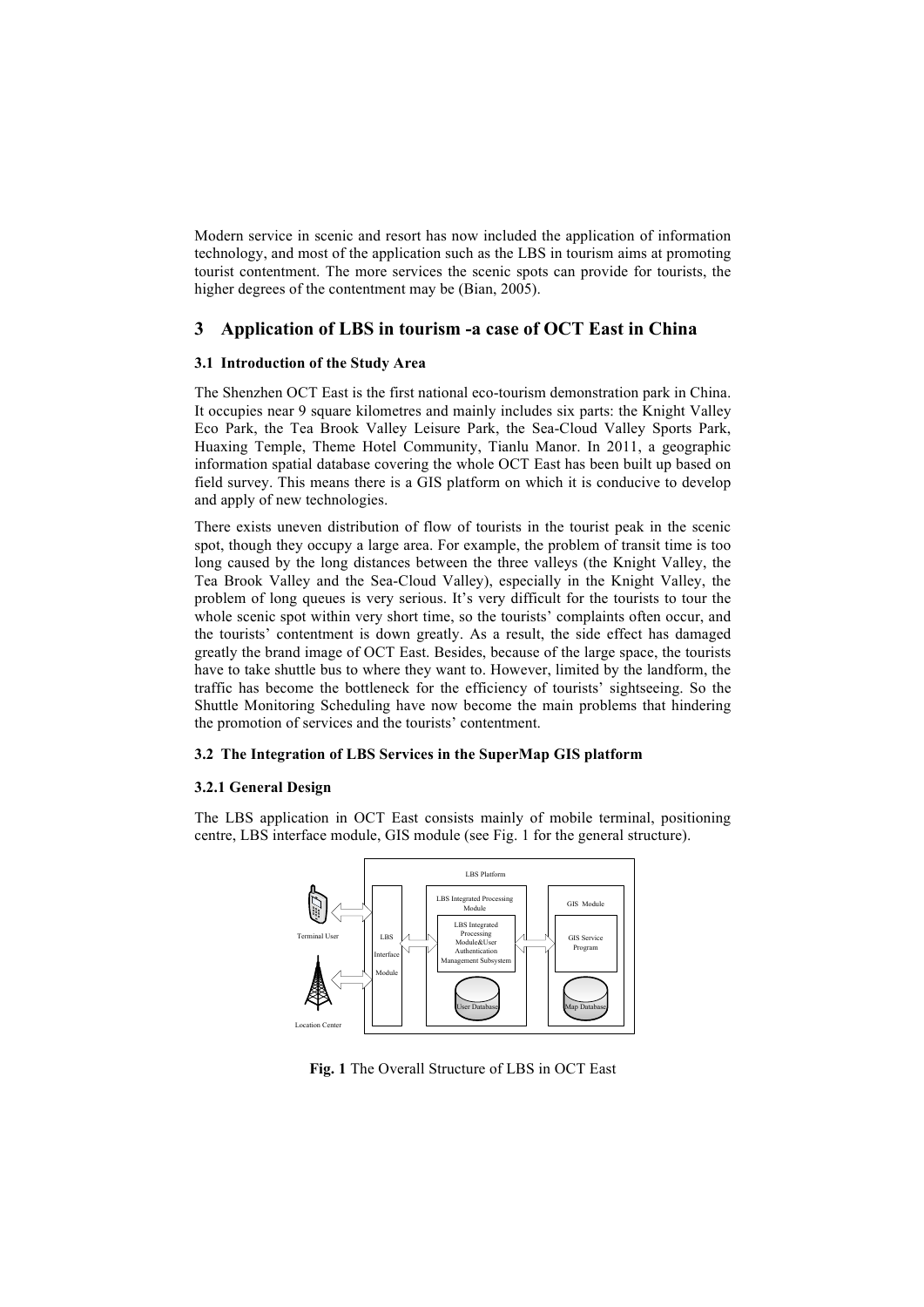The work flow of this LBS platform is: the mobile terminal sends request information to LBS platform, and the operational server of the LBS platform receives the request information and communicates with the positioning centre to locate the cell phone user's position, and then uses the GIS server to obtain the relevant map information and send it to the user according to the returned key geographic information from the mobile positioning center.

#### **3.3** T**he Implementation of Shuttle Bus Monitoring Scheduling Module**

This module can be divided into: the system of shuttle control center, the sub-system of the control terminal, and the sub-system of onboard terminal (see Fig. 2).

The Monitoring control center consists of GPS, Web, map and database server, which is distributed computer system and implements such operational functions as shuttle positioning track-following, control alarm, control order.



**Fig. 2** Physical Structure of Shuttle Bus Monitoring Scheduling Subsystem

In this sub-system, the onboard terminal obtains the current location data of the shuttle through GPS satellite positioning system, and uploads the data to the GPS server of the shuttle monitoring control center through such mobile telecom network data channel such as GRPS/CDMA. Then the shuttle monitoring center can also send control, dispatching order to the onboard terminal through mobile telecom network. The Shuttle bus location is displayed in the park on the electronic map, it can help monitoring center schedule the bus so as to meet the transport needs of tourists.

## **3.4 Implementation of the Tourists Positioning Monitoring Module**

In the OCT East, there often appear thick flows of tourists in somewhere at the peak of tourism, which poses security threat and reduces the quality of sightseeing. Therefore, monitoring and diverting the flow of tourists in the park is one of the key solutions to promoting the quality of service of OCT East.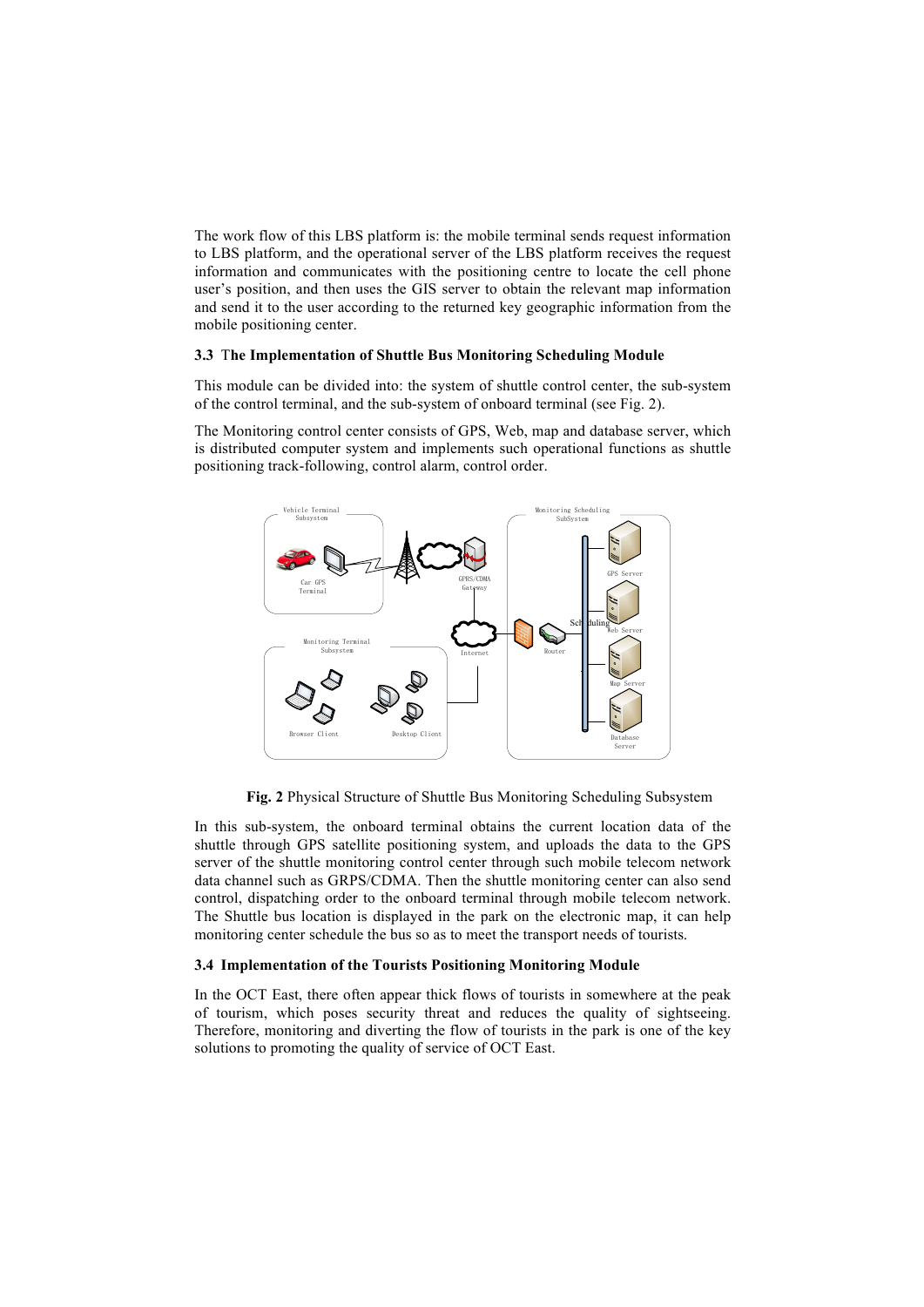The module makes use of SuperMap GIS platform and combines the present wireless telecom network technology, implementing the location monitoring of the people in the scenic spot and the source of danger, record tracking back, intelligent broadcasting of order reports, etc. (see Fig. 3).



**Fig. 3** Tourists Positioning Monitoring Subsystem Network Architecture

In many scenic areas and resorts in China, there are lacks of the technology support to improve their management efficiency. In this case study of Shenzhen OCT East, because it covers wide area from up and down of the mountain, so the tourists uphill and downhill transportation links is relatively difficult. After a complete GIS data platform has been established, LBS services can be equipped with it easier. In some urgent point such as the shuttle scheduling and monitoring, tourists stream positioning and navigation have been greatly improved, the spatial distribution of the tourists in the whole OCT East have be optimized. This is an innovative attempt of LBS application in the Chinese scenic areas. The venue experiment and function test have been completed, and this LBS system also has been used in the management by OCT East.

## **4 The function and performance test of the Module**

The author's main experimental parts consist of two tests: the test of the function of the platform and performance test. The test of the function can also be called usable test, mainly testing whether the system has implemented the aims of the function design. The performance test includes such aspects as the stability, response rate, share of resources, packets loss rate of the operation of the LBS service platform.

The experimental results show: (1) the choice of telecom system, GPRS network is the data transmit plan for this article, which is very efficient. (2) the choice of telecom protocol, choosing user datagram protocol UDP as transit protocol can meet the needs of large quantities of data transmission, which will not affect the reliability of the system with so low packet lose rate for the location service system; (3) Before data transmission, data compression technology is used, which is good for real-time promotion, reducing effectively the response time of the system and the average